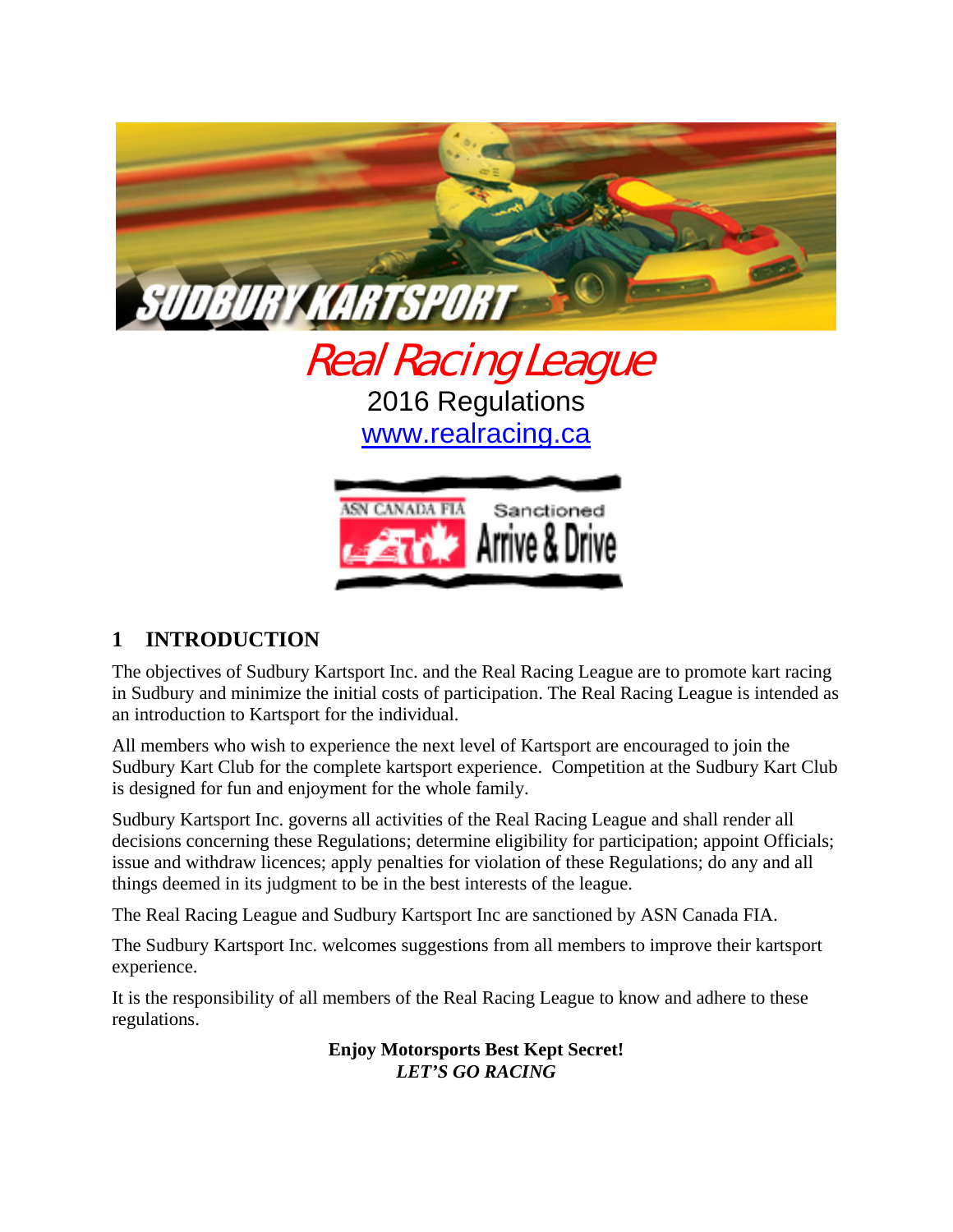**Sudbury Kartsport Inc.** 

## **2 SPIRIT AND INTENT**

Kart racing is a dangerous sport.

These regulations are intended to assist in the conduct of competitions and to further general safety. They are a guide, and in no way a guarantee against injury or death to participants, spectators or others. No express or implied warranties of safety or fitness for a particular purpose shall be intended or result from publication of or compliance with these Regulations.

### **3 Membership**

The holding of a Membership is a privilege and not a right. It is a privilege granted to an individual by Sudbury Kartsport Inc. A driver's Membership may be withdrawn or suspended at any time.

It is a requirement that each driver hold a Real Racing Membership in good standing in order to receive training and receive a licence.

The membership and waiver forms must be completed in full. The Membership fee is \$99.00.

### **4 Licence**

The holding of a licence is a privilege and not a right. It is a privilege granted to an individual by Sudbury Kartsport Inc. A member's licence may be withdrawn or suspended at any time.

It is a requirement that each driver hold a Real Racing Licence in good standing in order to practice and compete.

Drivers must be at least 8 years of age to receive a licence.

Classroom training and a written test must be taken and marked by Real Racing prior to attending on-track training. licences will be issued at your first practice or race.

Applicants under the Provincial Age of Majority must complete and submit a current year Parental (Legal Guardian) Consent Form in order to receive their licence.

Falsification of a competitor's age, or any information required on the licence application forms, will subject the applicant to disqualification and/or suspension of licence privileges.

All licence applicants are required to:

- Complete in-class and on-track driver training.
- Complete a Medical Self-Declaration. Sudbury Kartsport Inc. reserves the right to request a medical examination by a physician from a licence applicant at any time.
- Complete a waiver of liability.

All licences shall expire on the 31st of December each year.

Prior to training members must select a licence type: League or Experience.

#### **4.1 League Licence**

It is a requirement that each driver hold a league licence in good standing of the Sudbury Kartsport Inc. in order to participate in practice sessions and compete in league racing events. League licence holders receive training at no additional cost. League licence holders are required to complete in 10 events. A deposit in the amount of two event fees is required at training. The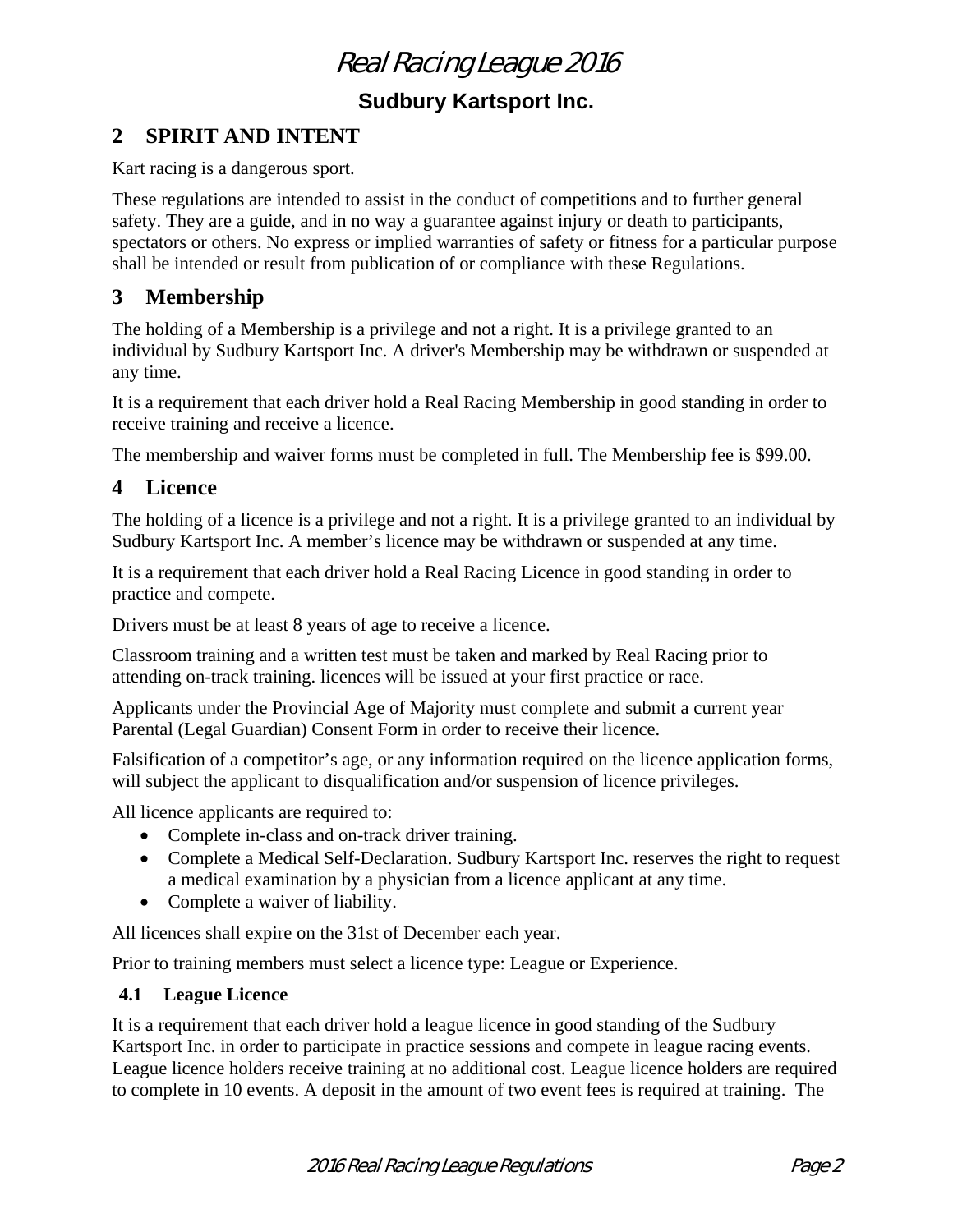## **Sudbury Kartsport Inc.**

deposit will be applied to the final 2 events of their required 10 events. Competitors not completing 10 events will forfeit all or part of the deposit.

The League deposit fee is \$106.20.

#### **4.2 Experience Licence**

It is a requirement that each driver hold an Experience licence in good standing of the Sudbury Kartsport Inc. in order to participate in practice sessions. Experience licence holders are required to pay for training and are not permitted to compete in league racing events.

The training fee is \$88.50.

### **5 SEASON SCHEDULE**

| Real Racing |                                |                                                |                          |
|-------------|--------------------------------|------------------------------------------------|--------------------------|
|             |                                | <b>2016 Event Schedule</b>                     |                          |
| Week        | <b>Schedule</b>                | <b>Practice</b>                                | <b>Racing / Training</b> |
|             | 1 Tuesday, May 17, 2016        |                                                | $6:00$ PM $- 8:00$ PM    |
|             | 2 Tuesday, May 24, 2016        | 5:30 PM - 6:00 PM                              | 6:00 PM - 8:00 PM        |
|             | 3 Tuesday, May 31, 2016        | 5:30 PM - 6:00 PM                              | $6:00$ PM $-8:00$ PM     |
|             | 4 Tuesday, June 07, 2016       | 5:30 PM - 6:00 PM                              | $6:00$ PM $-8:00$ PM     |
|             | 5 Tuesday, June 14, 2016       | 5:30 PM - 6:00 PM                              | $6:00$ PM $-8:00$ PM     |
|             | 6 Tuesday, June 21, 2016       | $5:30$ PM $-6:00$ PM                           | $6:00$ PM $-8:00$ PM     |
|             | 7 Tuesday, June 28, 2016       | 5:30 PM - 6:00 PM                              | $6:00$ PM $-8:00$ PM     |
|             | 8 Tuesday, July 05, 2016       | $5:30$ PM $-$<br>6:00 PM                       | $6:00$ PM $-8:00$ PM     |
|             | 9 Tuesday, July 12, 2016       | 5:30 PM - 6:00 PM                              | $6:00$ PM $-8:00$ PM     |
|             | 10 Tuesday, July 19, 2016      | $5:30$ PM $-$<br>$6:00$ PM                     | 6:00 PM - 8:00 PM        |
|             | 11 Tuesday, July 26, 2016      | 5:30 PM - 6:00 PM                              | $6:00$ PM $-8:00$ PM     |
|             | 12 Tuesday, August 02, 2016    | $5:30$ PM $-$<br>$6:00$ PM                     | $6:00$ PM $-8:00$ PM     |
|             | 13 Tuesday, August 09, 2016    | 6:00 PM<br>$5:30$ PM $-$                       | 6:00 PM - 8:00 PM        |
|             | 14 Tuesday, August 16, 2016    | 5:30 PM<br>6:00 PM<br>$\omega$                 | $6:00$ PM $-8:00$ PM     |
|             | 15 Tuesday, August 23, 2016    | 5:30 PM - 6:00 PM                              | 6:00 PM - 8:00 PM        |
|             | 16 Tuesday, August 30, 2016    | 5:30 PM<br>6:00 PM<br>$\omega$                 | 6:00 PM - 8:00 PM        |
|             | 17 Tuesday, September 06, 2016 | 5:30 PM<br>6:00 PM<br>$\overline{\phantom{a}}$ | 6:00 PM - 8:00 PM        |
|             | 18 Tuesday, September 13, 2016 | 5:30 PM<br>$6:00$ PM<br>$\omega$               | $6:00$ PM<br>$-8:00$ PM  |
|             | 19 Tuesday, September 20, 2016 | $5:30$ PM $-6:00$ PM                           | 5:30 PM - 7:30 PM        |
|             | 20 Tuesday, September 27, 2016 | 5:30 PM - 6:00 PM                              | 5:30 PM - 7:30 PM        |
|             | 21 Tuesday, October 04, 2016   |                                                | 5:00 PM - 7:00 PM        |
|             | 22 Tuesday, October 11, 2016   |                                                | 5:00 PM - 7:00 PM        |

Sudbury Kartways is located at 850 Notre Dame Ave, Sudbury, Ontario. (705) 566-9266.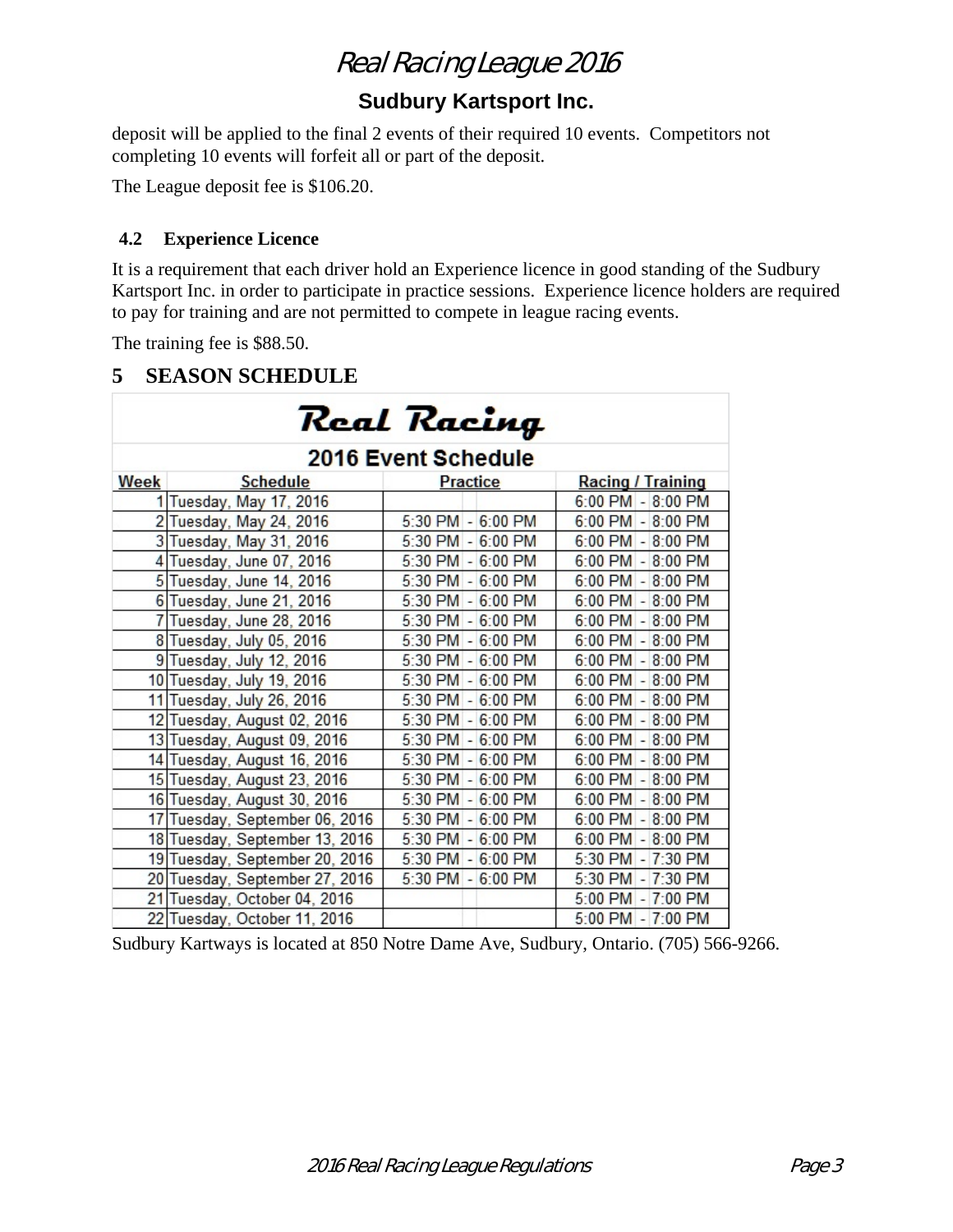## **Sudbury Kartsport Inc.**

### **6 THE RACE TRACK**

Sudbury Kartways: 850 Notre Dame Ave, Sudbury, Ontario (705) 566-9266 Length: short track - 320 meters, long track – 650 meters Corners: short track  $-6$ , long track  $-8$ 

Direction: Counter Clock Wise



## **7 CLASSES**

There will be two classes competing at each event.

| 'lass  | Age      | Height         | Kart       | Engine                        |
|--------|----------|----------------|------------|-------------------------------|
| Senior | $13+$    | $5' - 4''$ min | Birel N35  | <b>Stock Honda</b><br>GX-270  |
| Junior | $9 - 13$ | $5' - 4''$ max | Birel R-30 | Briggs and<br>Stratton LO 206 |

## **8 ENTERING EVENTS**

#### **8.1 REGISTRATION**

Entrants must register at the track before each event beginning at 5:30PM until 6:00PM.

#### **8.2 Event Entry**

It is the responsibility of the driver to present a current Licence, for the purpose of registering for any event. At an event, drivers may not use the track unless they are officially entered for the event.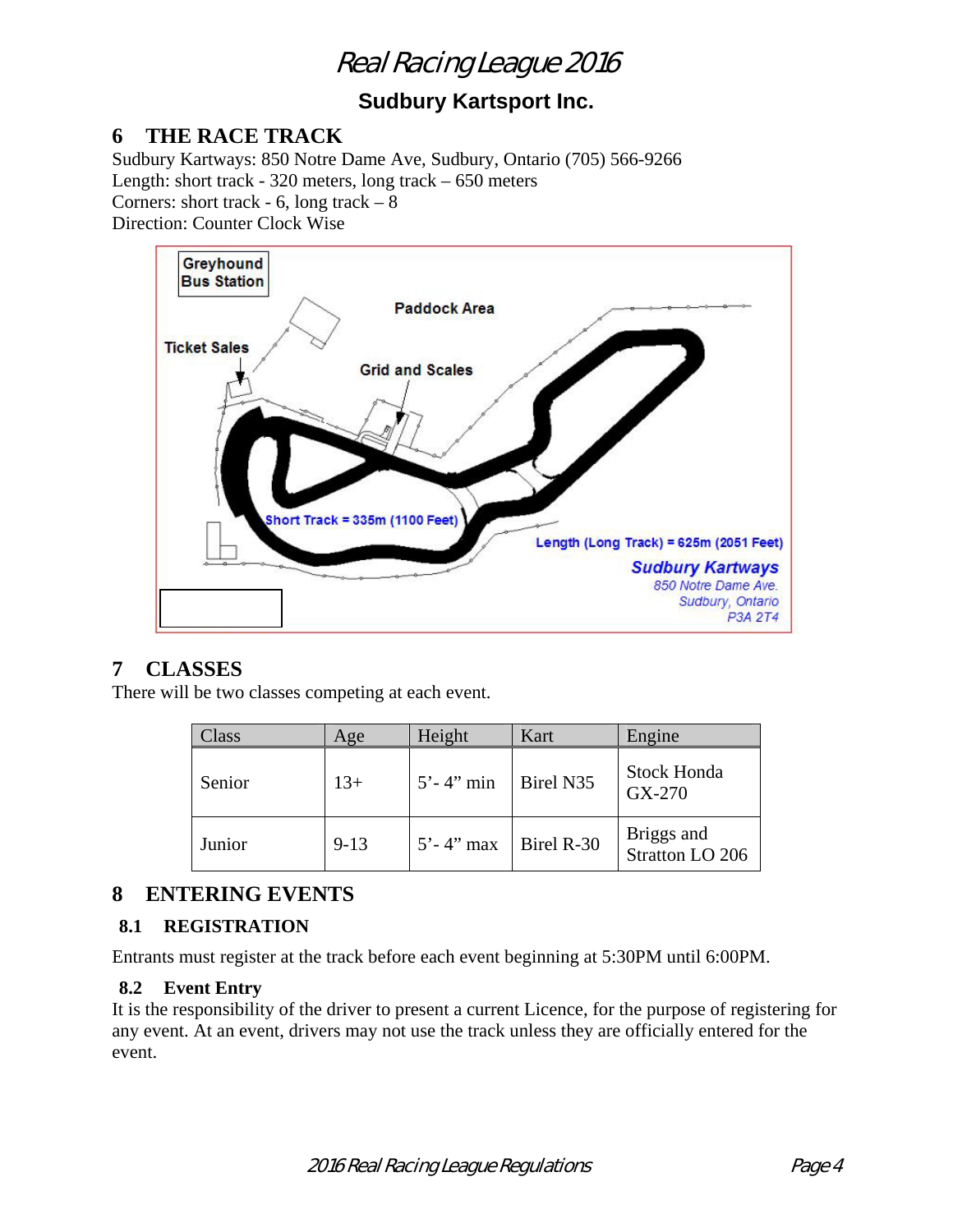## **Sudbury Kartsport Inc.**

#### **8.3 Insurance Waivers**

All individuals entering the Restricted Area of the site must sign and execute all insurance related documents prescribed for that event. Failure to do so will subject the individual to exclusion from the event.

#### **8.4 Entry Fees**

The entry fee is \$53.10.

#### **8.5 Required Indemnification**

a) It is a condition of any insurance policy that waivers in the form specified by Sudbury Kartsport Inc. be signed by all persons who participate in an event or who are permitted to enter areas normally closed to the public and/or spectators.

b) Only waiver forms approved by the insurer are permitted.

## **9 PRACTICE**

Practice for Experience licencee's and additional practice for League licencee's is available prior to each event from 5:30 PM to 6:00 PM. The fee for additional practice is \$53.10 for 3 sessions or \$75.22 for 5 sessions.

League event practice is held immediately following the Drivers Briefing and is included in the event fee.

## **10 QUALIFYING PROCEDURE**

Karts will be qualified using a transponder based timing system.

Following qualifying, karts will be placed in grid position for the final based on the best qualifying lap of each kart. The kart with the least lap time receives the pole position with the remaining karts arranged in ascending order of lap time.

In the event of timing system failure, the event may be re-scheduled.

## **11 Conduct of Participants**

a) Participants shall conduct themselves according to the highest standards of behaviour and sportsmanship, particularly in relations with other competitors and officials, and in manner that shall not be prejudicial to the reputation of Sudbury Kartsport Inc. or to kartsport in general. Failure to do so may result in penalties.

b) Drivers are at all times responsible for the conduct of their guests. A violation of these Regulations committed by a driver or guest may be directly chargeable to the driver and result in penalties.

#### **11.1 Alcoholic Beverages**

Participants at an event shall not consume alcoholic beverages during the performance of their duties at the racetrack. Any action taken, or penalty applied by a Race Official in this regard is not subject to appeal.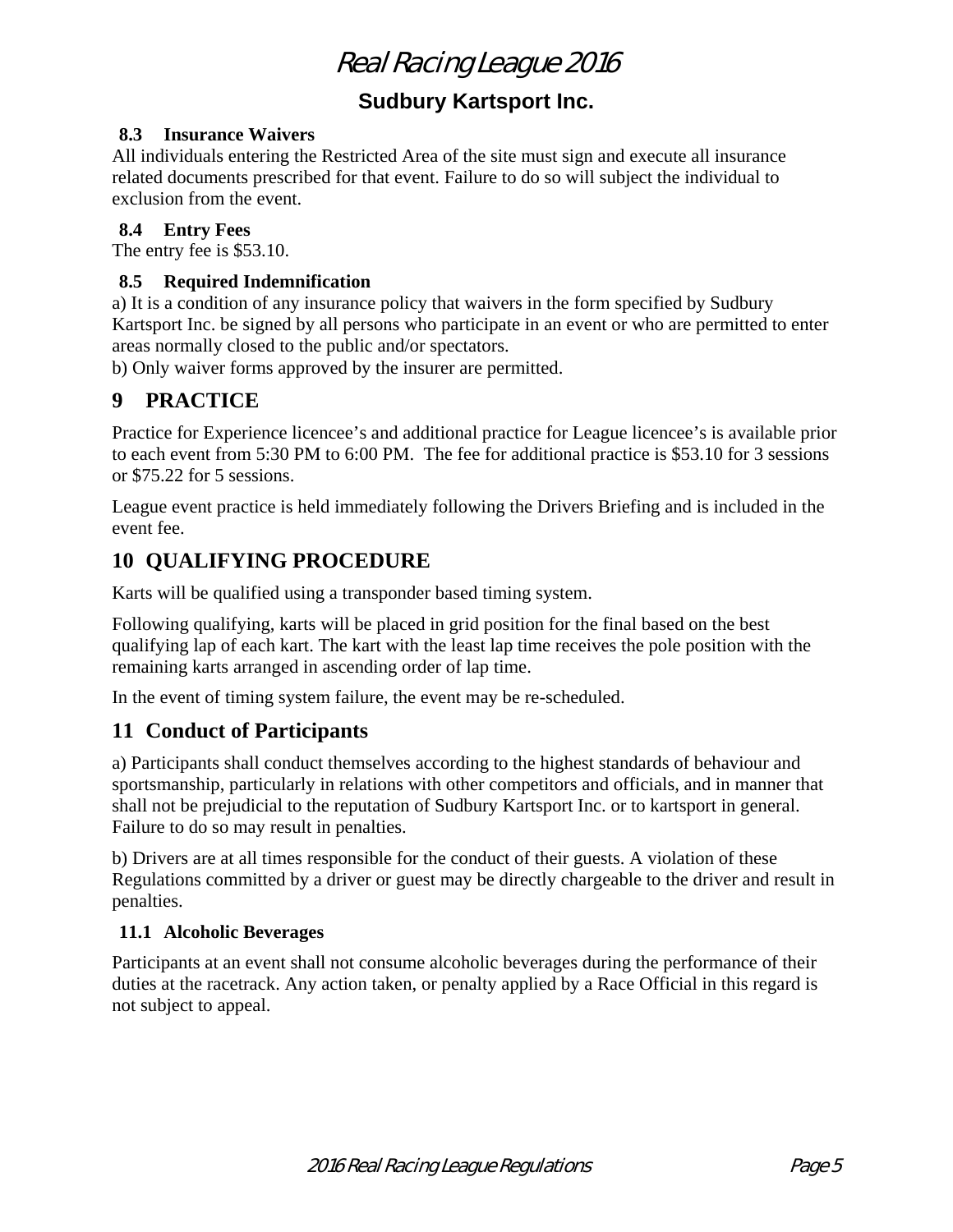## **Sudbury Kartsport Inc.**

#### **11.2 Narcotics and Drugs**

The use of any narcotic or illegal substance, as defined in law, or the improper use of legal substances, by any participant is prohibited. Race Officials may prohibit participation if it is suspected that any substance has been consumed. Such action is not subject to appeal.

### **12 EVENT SCHEDULE**

| *All times approximate  |                  |
|-------------------------|------------------|
| Registration & practice | $5:30 - 6:00$ pm |
| <b>Drivers Meeting</b>  | $6:00 - 6:10$ pm |
| <b>Event Practice</b>   | $6:10 - 6:45$ pm |
| Qualifying              | $6:45 - 7:15$ pm |
| Race                    | $7:15 - 8:00$ pm |

## **13 ACCESS TO RESTRICTED AREAS**

Only Officials and Competitors are allowed within the fenced areas of the pre-grid, pit and track.

## **14 DRIVER'S RACING EQUIPMENT**

#### **14.1 Head and Face Protection**

A full coverage (full face) helmet designed to SNELL Foundation standards including K2005, M2005, SA2005, K2010, M2010 or SA2010 is required. Helmets are supplied by Sudbury Kartsport Inc. to all competitors. Alternatively, Competitors may use their own helmet that meets these requirements. Personal helmets are subject to approved by Sudbury Kartsport. Helmets must fit according to the manufacturer's specifications. Helmets must be worn and properly fastened during all track sessions. Damaged helmets may be refused at any time. The helmet visor must be in the down (closed) position any time a kart is in motion.

#### **14.2 Helmet Cushions**

Unaltered collar-type helmet cushions designed for motorsport use may be worn. Helmet cushions must fit properly and snugly and remain in place at all times when a driver is on the track.

#### **14.3 Rib Protectors**

Unaltered rib protector devices, designed for motorsport use, are mandatory in all classes. They must fit properly and remain in place at all times when a driver is on the track.

#### **14.4 Drivers Apparel**

Competitors are required to wear racing jackets and pants for all events. Racing jackets and pants are supplied by Sudbury Kartsport Inc. to all competitors. Alternatively, Competitors may wear suits designed for karting use. Personal suits are subject to approved by Sudbury Kartsport. Abrasion resistant shoes and gloves are mandatory. Long socks must be worn with abrasion resistant footwear. Running shoes are acceptable.

#### **14.5 Long Hair Protection**

If hair extends appreciably from beneath helmet level so as to present a safety concern in the opinion of event race officials, it is mandatory that participants wear a balaclava or head-sock to prevent hair from extending outside the helmet.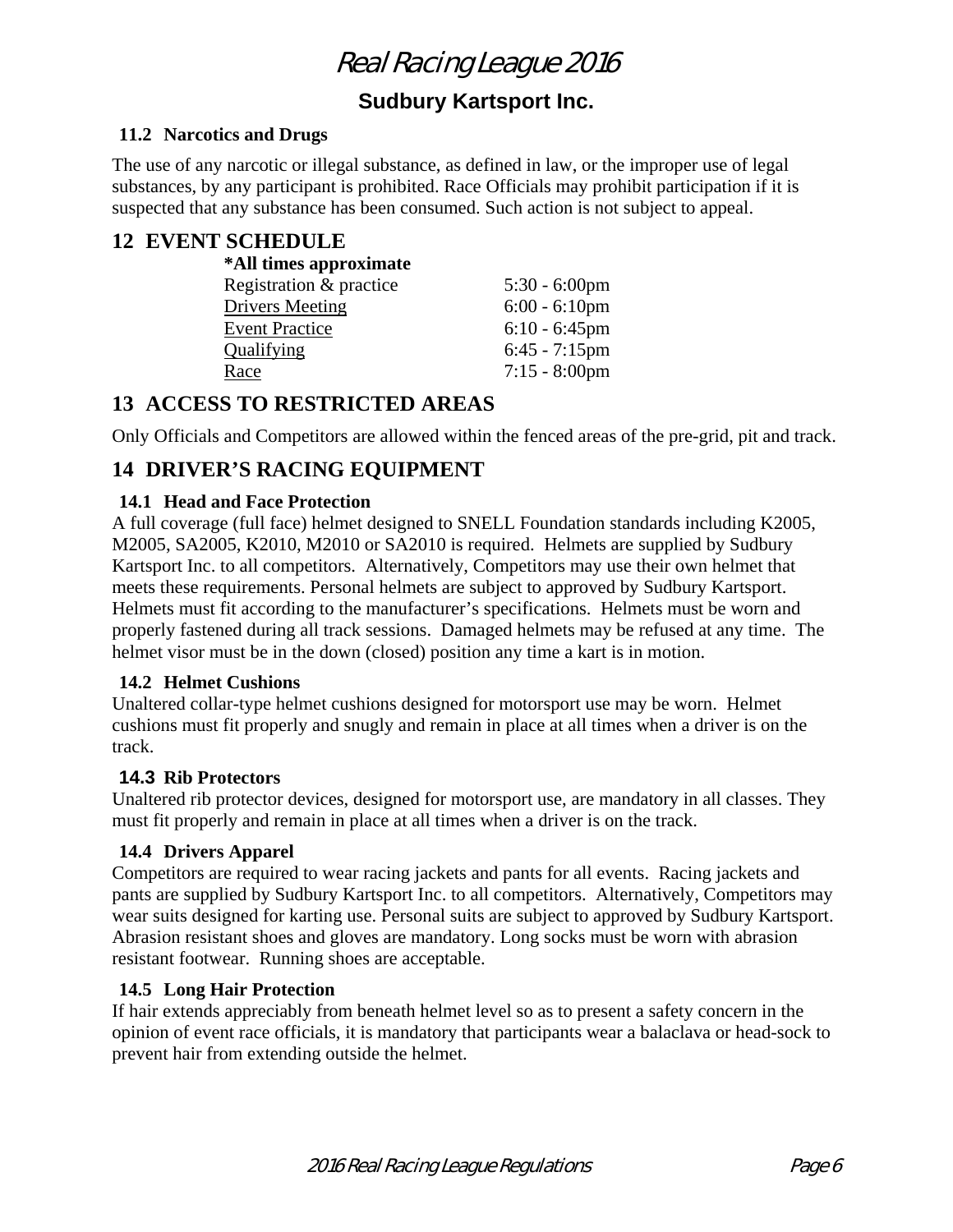## **Sudbury Kartsport Inc.**

#### **14.6 Loose Clothing**

No apparel items such as bandanas, sweater hoods, loose belts, etc., are permitted. Shoelace knots must not have loose ends.

#### **14.7 Use of Driver's Racing Equipment**

During all on track sessions drivers must, at all times, wear the required driver's racing equipment as defined in these regulations.

## **15 SIGNALS**

The Starter shall display to the race leader a "Last Lap" board indicating the driver has started the last lap and it shall be displayed to each successive kart during that lap.

|                             | These that signals are ased at all events. |                                                                                                                                                                                                                                                                                                                                                                                                                                                                                                                                                                                                       |
|-----------------------------|--------------------------------------------|-------------------------------------------------------------------------------------------------------------------------------------------------------------------------------------------------------------------------------------------------------------------------------------------------------------------------------------------------------------------------------------------------------------------------------------------------------------------------------------------------------------------------------------------------------------------------------------------------------|
| Green                       |                                            | Used by the Starter to start all track sessions and<br>races, and sometimes by corner marshals to indicate<br>that the track is clear.                                                                                                                                                                                                                                                                                                                                                                                                                                                                |
| Yellow                      |                                            | Any YELLOW flag is a signal of danger of any<br>nature at or beyond the station displaying the flag.                                                                                                                                                                                                                                                                                                                                                                                                                                                                                                  |
| Yellow<br><b>Motionless</b> |                                            | Danger, Take care, Slow down. NO PASSING<br>FROM THE FLAG UNTIL PAST THE<br><b>EMERGENCY AREA.</b><br>Note: A driver may encounter several YELLOW<br>flags before reaching the emergency area. The<br>requirements are the SAME, SLOW DOWN, NO<br>PASSING.                                                                                                                                                                                                                                                                                                                                            |
| <b>Yellow Waved</b>         |                                            | Great Danger, Slow Down. Be prepared to stop.<br>NO PASSING FROM THE YELLOW FLAG<br>UNTIL COMPLETELY PAST THE<br>EMERGENCY AREA(S).<br>Note: AT AN EMERGENCY AREA, THERE<br>MAY BE MULTIPLE KARTS INVOLVED IN<br>AN INCIDENT. IT IS THE DRIVER'S<br>RESPONSIBILITY TO NOT PASS UNTIL<br>FULLY PAST THE END OF THE EMERGENCY<br>$AREA(S)$ .                                                                                                                                                                                                                                                            |
| <b>Black</b>                |                                            | Informs drivers that a session has been halted<br>because of a reason other than accident or<br>incident, a BLACK flag will be shown at the<br>Start/Finish line and simultaneously each corner<br>post will display a BLACK flag. Drivers complete<br>the current lap and proceed to the pits. Karts<br>entering the pits must remain in single file and<br>stop in the pit lane. If during a qualifying or race<br>session, no work or service shall be performed on<br>any karts until after the track has been re-opened,<br>except under the direction of the Stewards or<br>Technical Delegate. |

These flag signals are used at all events.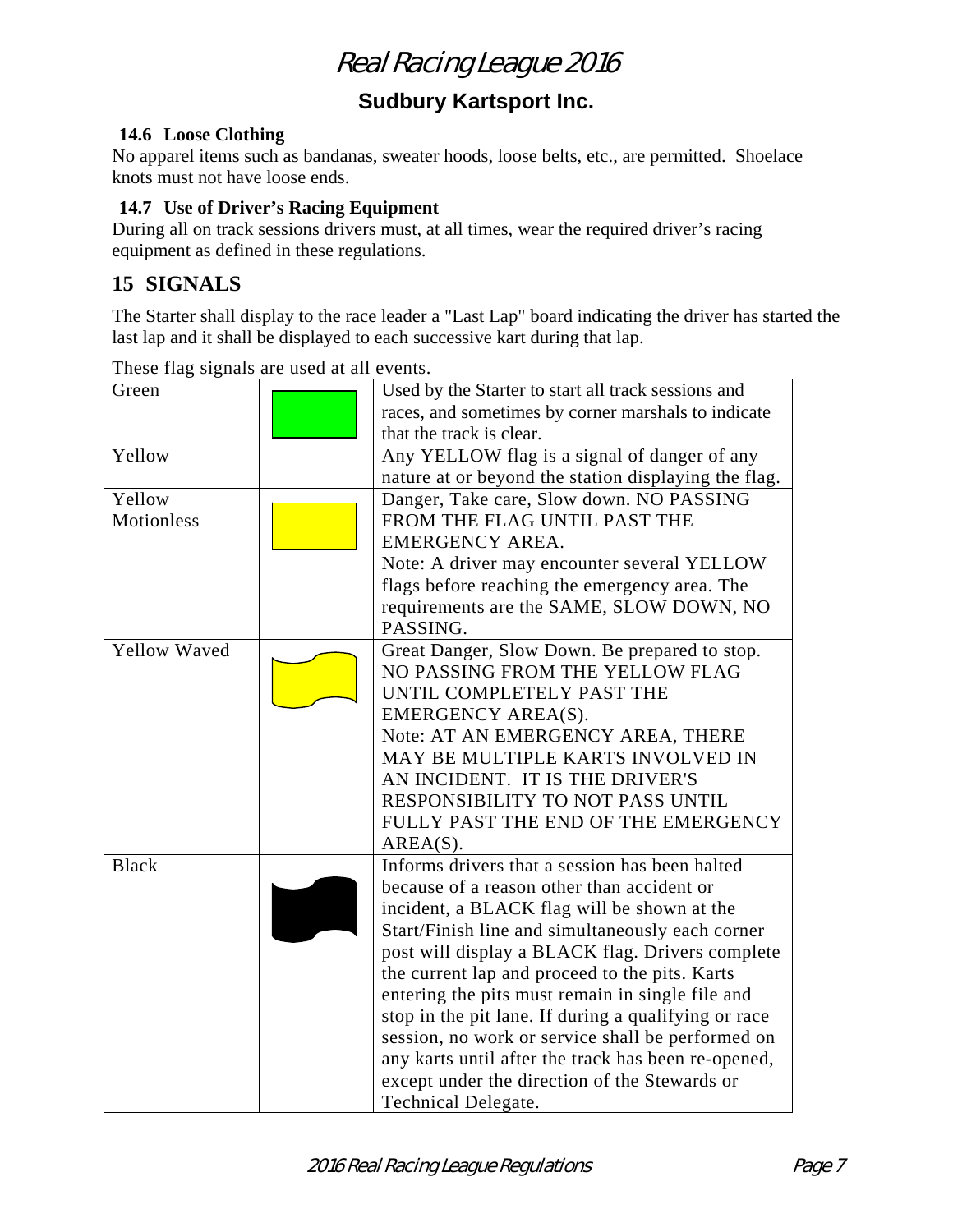## **Sudbury Kartsport Inc.**

| Red                                                           |    | Should a decision be made to stop any track<br>session, including a race, because of an accident<br>or an incident, a RED flag will be shown at the<br>Start/Finish line and simultaneously each corner<br>post will display a RED flag.                                                                                                                                                                                                       |
|---------------------------------------------------------------|----|------------------------------------------------------------------------------------------------------------------------------------------------------------------------------------------------------------------------------------------------------------------------------------------------------------------------------------------------------------------------------------------------------------------------------------------------|
|                                                               |    | It is the responsibility of all drivers to<br>immediately slow down, stop racing, no passing is<br>allowed, exercise extreme caution, be prepared to<br>stop if instructed to do so, proceed to the<br>start/finish line and STOP. Karts must stay in<br>single file. No work or service shall be performed<br>on any karts until after the track has been re-<br>opened, except under the direction of the Stewards<br>or Technical Delegate. |
| <b>Blue Flag</b><br><b>Motionless</b>                         |    | Another competitor is following you very<br>CLOSELY.                                                                                                                                                                                                                                                                                                                                                                                           |
| <b>Blue Flag</b><br>Waved                                     |    | A faster competitor is trying to overtake you or<br>you are about to be lapped by a faster kart(s). The<br>driver must yield the racing line to allow the<br>overtaking kart(s) to pass them safely. Failure to<br>obey the BLUE flag may result in the BLACK<br>Flag with kart number being shown and additional<br>penalties may be issued.                                                                                                  |
| <b>Yellow Flag With</b><br><b>Red Stripes</b>                 |    | Advise drivers to take care. Used to indicate a<br>slippery surface such as the presence of oil, water<br>and/or debris on the surface                                                                                                                                                                                                                                                                                                         |
| White Flag                                                    |    | Informs driver that a vehicle which is traveling at a<br>much slower speed than the competing karts is on<br>the track. The slow moving vehicle might be an<br>ambulance, service vehicle or a slow moving kart.                                                                                                                                                                                                                               |
| Black & White<br>Triangle, With<br><b>Kart Number</b>         |    | Warns the driver of unsportsmanlike or unsafe<br>conduct and that a penalty may be pending.                                                                                                                                                                                                                                                                                                                                                    |
| Black Flag, With<br><b>Kart Number</b>                        | 99 | Informs the driver to complete the current lap and<br>stop for consultation at the pits, or at a location<br>designated by the Stewards or Clerk of the Course.<br>A driver who fails to obey this flag after it has been<br>displayed twice will be excluded from the results<br>and additional penalties may be issued.                                                                                                                      |
| <b>Black Flag With</b><br>Orange Disk,<br>With Kart<br>Number | 99 | Informs the driver of a mechanical problem likely to<br>cause danger and to reduce speed and stop at the<br>pits. Failure to obey this flag may result in a<br>BLACK flag with kart number being shown, the<br>driver will be excluded from the results and<br>additional penalties may be issued.                                                                                                                                             |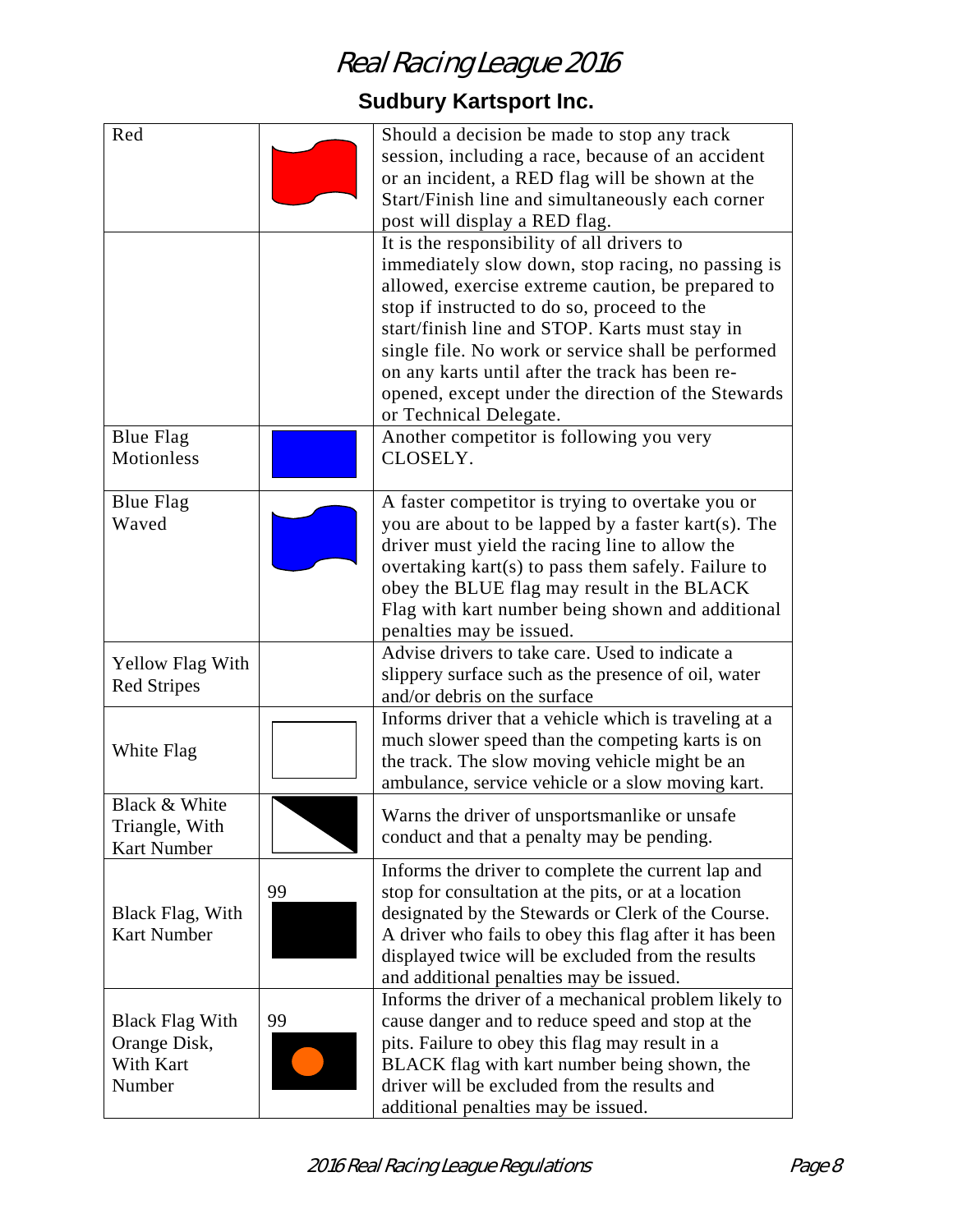### **Sudbury Kartsport Inc.**

Checkered Flag



A BLACK and WHITE CHECKERED flag. Racing must stop and all drivers must slow down and return to their pits or other designated area.

## **16 COMPETITOR CONDUCT ON THE RACETRACK**

#### **16.1 Driver Conduct on the Racetrack**

- a) No kart or other vehicle is permitted on the marked racetrack at any time during an event without permission from the Clerk of the Course.
- b) Drivers entering the racetrack from the pit lane shall first receive permission to do so from the pit exit official (or obey the pit exit lights if used) and be prepared to slow significantly, or stop if requested. Notwithstanding having received permission to enter the track from the pits, drivers shall keep to the side of the track from which they are entering, and must satisfy themselves that the track is clear of oncoming karts before entering the main path of race traffic, and shall yield the right-of-way to oncoming race traffic, and not interfere with the path of other karts. **Before entering the track from the pits the driver must signal by raising an arm. A driver must not cross over and must stay within the limits of the pit exit blend line if one exists with all four wheels.**
- c) It is not permitted to drive a kart, at any time, in the opposite direction of race traffic without the permission of the Race Director. Infractions of this Regulation may mean immediate exclusion.
- d) If a driver is forced to stop on the track it is the driver's duty to place the kart as far as possible off the traveled portion of the track to cause the least obstruction to other competitors, and preferably on the side of the track least used by race traffic.
- e) The driver of a stalled kart must raise both arms to indicate that the kart will not move until the track is clear.
- f) No work may be done on the kart while it is on the track.
- g) If a driver can safely drive onto the track after a spin, they may do so. Karts can be pushed only for removing a disabled kart from the track to the nearest safe position.
- h) Only the marked racetrack surface and any curbing may be used by drivers during any track session.
- i) Drivers shall drive in a manner compatible with general safety respecting at all times the right of competitors to space marked on the racetrack.
- j) It is the responsibility of all drivers to avoid physical contact between karts on the racetrack.
- k) Drivers shall follow the marked track during a competition and shall not gain an advantage from an off-course excursion.
- l) Any driver who has left the marked track with all four wheels must respond so as to regain control of the kart, stop if necessary, and, without driving against the direction of the racetrack, rejoin the track at the nearest point to that where the exit occurred, compatible with safety, and obey the directions of the track marshals in the area.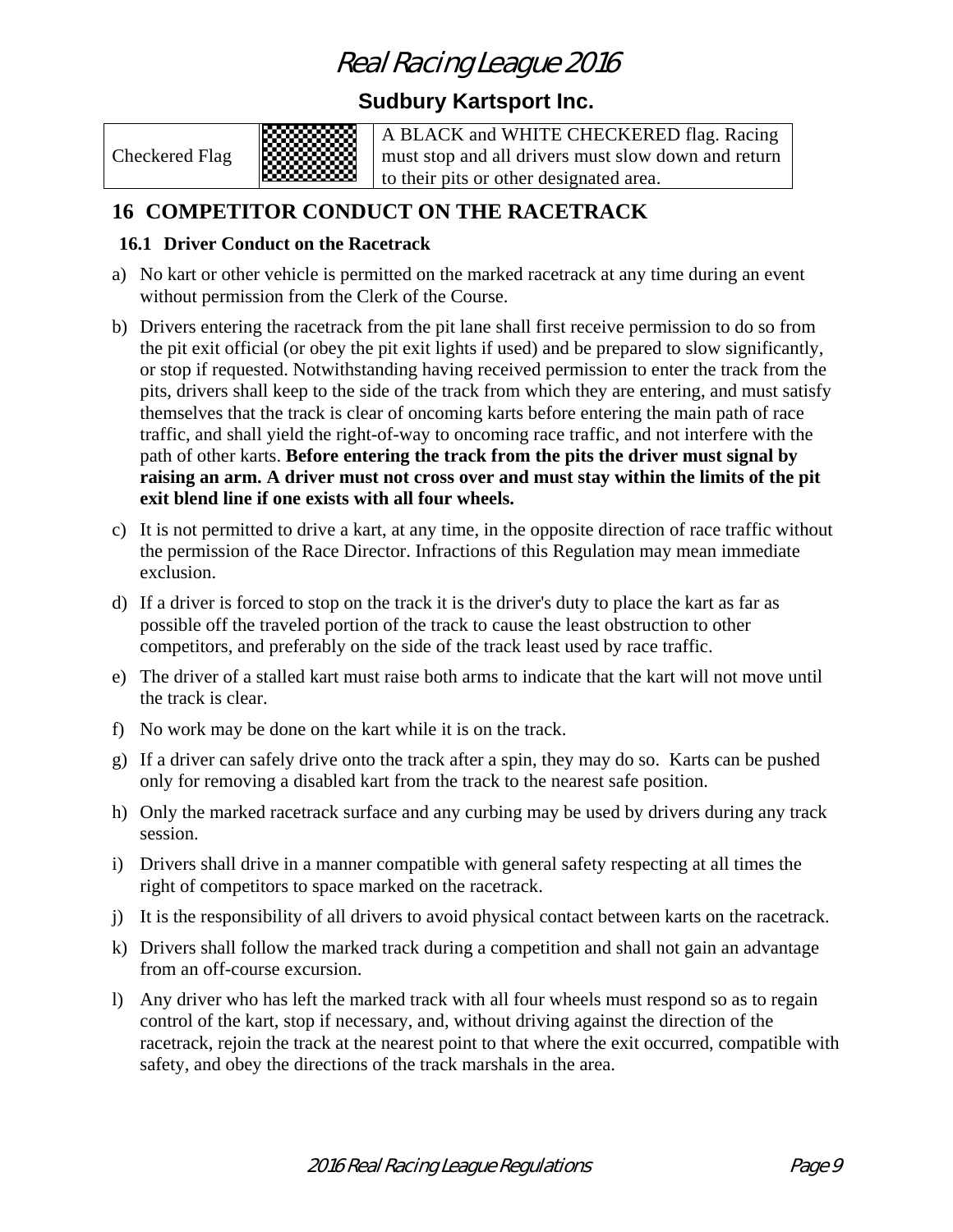## **Sudbury Kartsport Inc.**

- m) A driver who goes off the marked track, in the presence of track marshals or not, and attempts to return to the track and in doing so causes a disadvantage to another competitor is subject to penalty.
- n) The repetition of serious mistakes or the appearance of a lack of control over the kart (i.e. leaving the marked track) may entail exclusion or other penalty of the driver involved.
- o) The Stewards and/or the Clerk of The Course may, during any practice, qualifying or race session, order any kart removed from the racetrack which, in the opinion of the Stewards and/or the Clerk of the Course constitutes a hazard to other competitors because of insufficient speed, fluid spilling, or any other reason. Such action is not subject to protest or appeal.
- p) All major bodywork components shall remain in the normal position throughout the competition. Loss of bodywork may result in a kart being shown the BLACK flag with ORANGE DISK.
- q) Before entering the pits from the track, the driver must signal by raising an arm. **A driver must not cross over and must stay within the limits of the track exit line if one exists with all four wheels.**
- r) **Drivers must keep one hand on the steering wheel at all times while the kart is in motion.**
- s) A driver may not improve or maintain a race position by entering or traversing through the pits, regardless of whether or not a stop is made.

#### **16.2 Passing Other Competitors on the Racetrack**

- a) Corners and curves, as well as the entry and exit zones thereof may be negotiated by drivers as they wish, within the limits of the marked track.
- b) The responsibility for the decision to pass another kart rests with the overtaking driver. However this will not relieve the overtaken driver from the responsibility for the safe passing of another kart. The overtaken driver must not block.
- c) Drivers are obliged to heed the flag signals displayed around the track. Failure to respond to a flag signal is a serious violation of these Regulations.
- d) Any driver driving in a manner which, even if unintentionally, appears to hinder or discourage another driver seeking to pass, or appearing to ignore the BLUE flag, may be given the BLACK flag. Systematic or repeated offences may result in exclusion of the offending driver.
- e) The penalty inflicted for ignoring the BLUE flag shall be applied to the drivers who obstruct part of the track, and shall range from monetary fine to exclusion. The same penalty shall be applied to drivers who swing from one side of the track to the other side of the track in order to prevent other competitors from overtaking.

### **17 PRECEDENCE OF REGULATIONS**

The event will be run in accordance with:

- a) Sudbury Kartsport Regulations;
- b) Sudbury Kartsport Bulletins;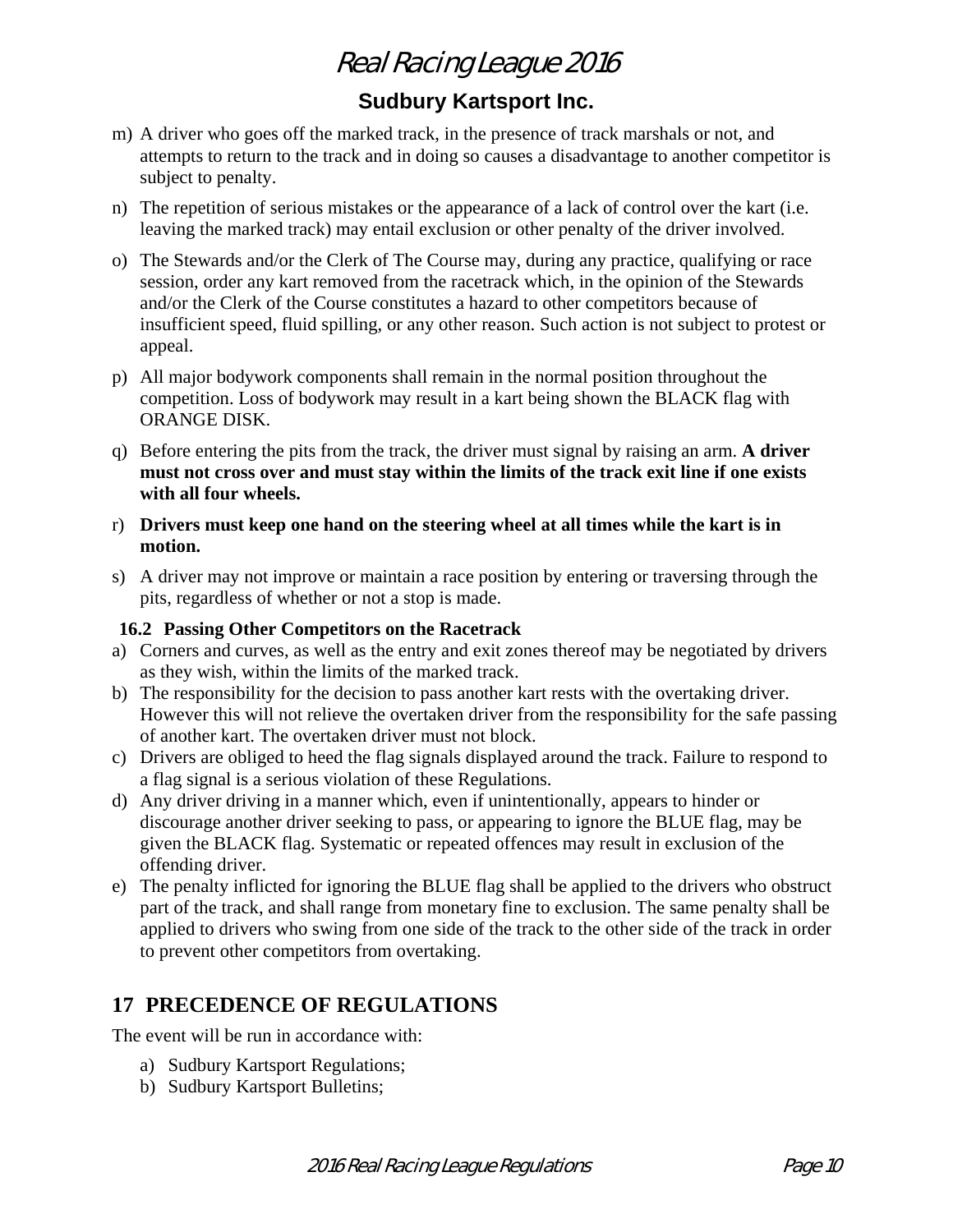## **Sudbury Kartsport Inc.**

c) Instructions from Officials (including instructions provided at drivers briefing and from Marshalls).

## **18 EVENT OFFICIALS**

The event officials for the racing season are as follows:

| Race Director:          | <b>Greg Newson</b>  |
|-------------------------|---------------------|
| Secretary/Registration: | <b>Susan Newson</b> |
| Timing/Scoring:         | <b>Susan Newson</b> |
| Starter:                | <b>Greg Newson</b>  |
| Grid Marshall:          | <b>Phil Taus</b>    |

## **19 REGULATION OF COMPETITIONS - OFFICIALS**

#### **Race Director**

The Race Director shall be responsible for the application of these Regulations and in addition may;

- Decide what penalty to enforce in the event of a breach of the regulations.
- In exceptional circumstances amend the Supplementary Regulations.
- Authorize amendments to the schedule or a change in the program.
- Authorize the modification of the race start procedures and/or finish line.
- In the event of dead heats, authorize a new start.
- Authorize a change of driver or kart.
- Accept or refuse any correction proposed by a Judge of Fact.
- Inflict penalties and fines.
- Pronounce exclusions.
- Amend the classification to take into account a time or distance penalty or the exclusion of a competitor.
- Prohibit from competing any driver or vehicle which they consider to be dangerous.
- Exclude from any competition or for the duration of the event any driver whom they consider as being ineligible to take part, or whom they consider as being guilty of improper conduct or unfair practice.
- Order the removal from the course and it's precincts of any participant who refuses to obey the order of a responsible official.
- Postpone a competition in the event of force majeure or for serious safety reasons.
- Take the decision to stop a race.
- During the Driver's Briefing shall provide participants with event specific information and explain race procedures.
- Ensure that all officials are at their posts.
- Ensure that all officials are provided with the necessary information to enable them to carry out their duties.
- Control competitors and their karts and prevent any driver from taking part in a competition for which they are not eligible.
- Ensure that each kart is driven by the proper driver and organize the karts in categories and classes as required.
- Apply penalties in the event of a breach of the regulations.